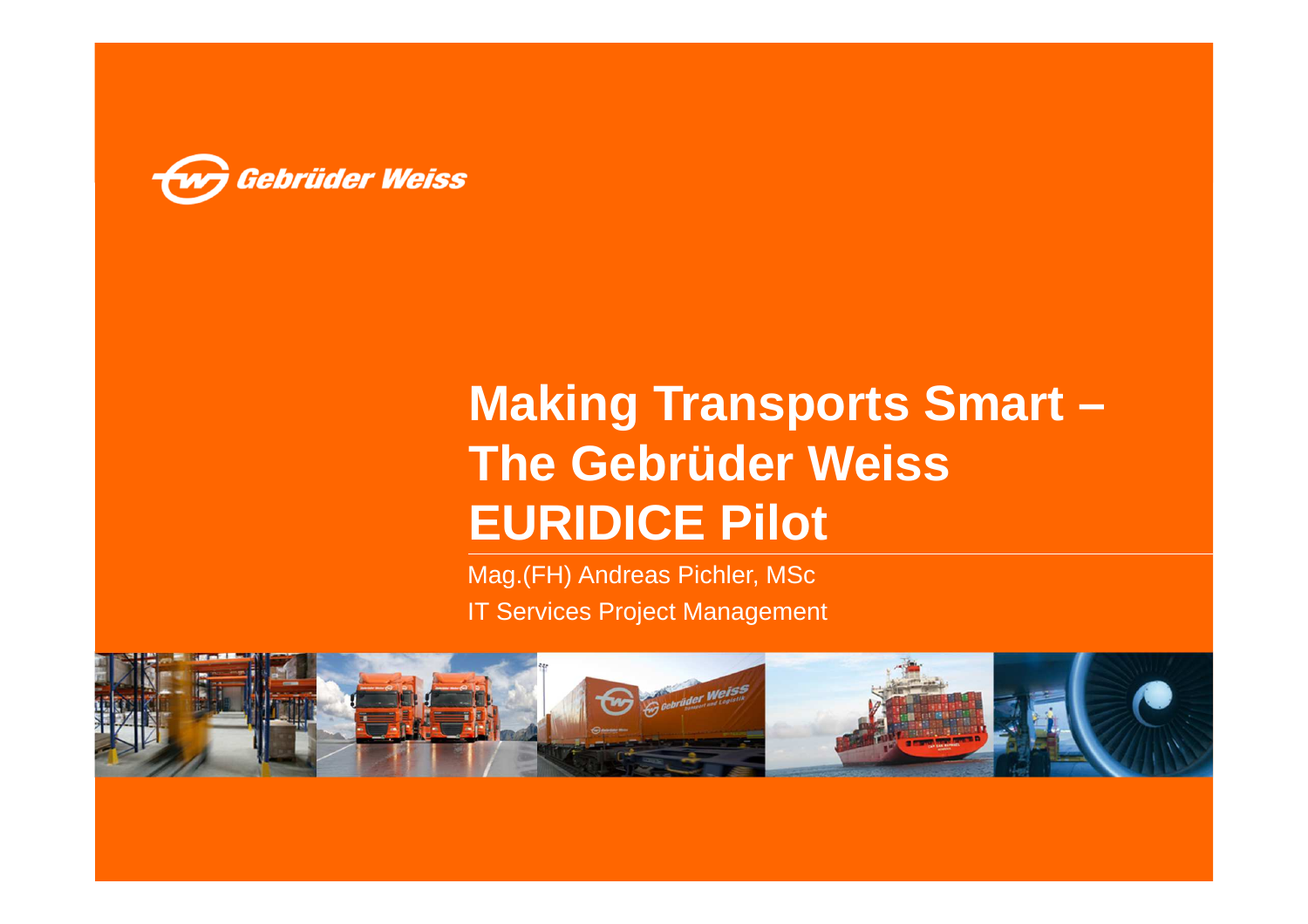# **Agenda**



#### **Making Transports Smart –The Gebrüder Weiss EURIDICE Pilot**

- **Need for Real Time Traceability?**
- **System Architecture of the Pilot**
- $\bullet$ **Impact / Limitations**

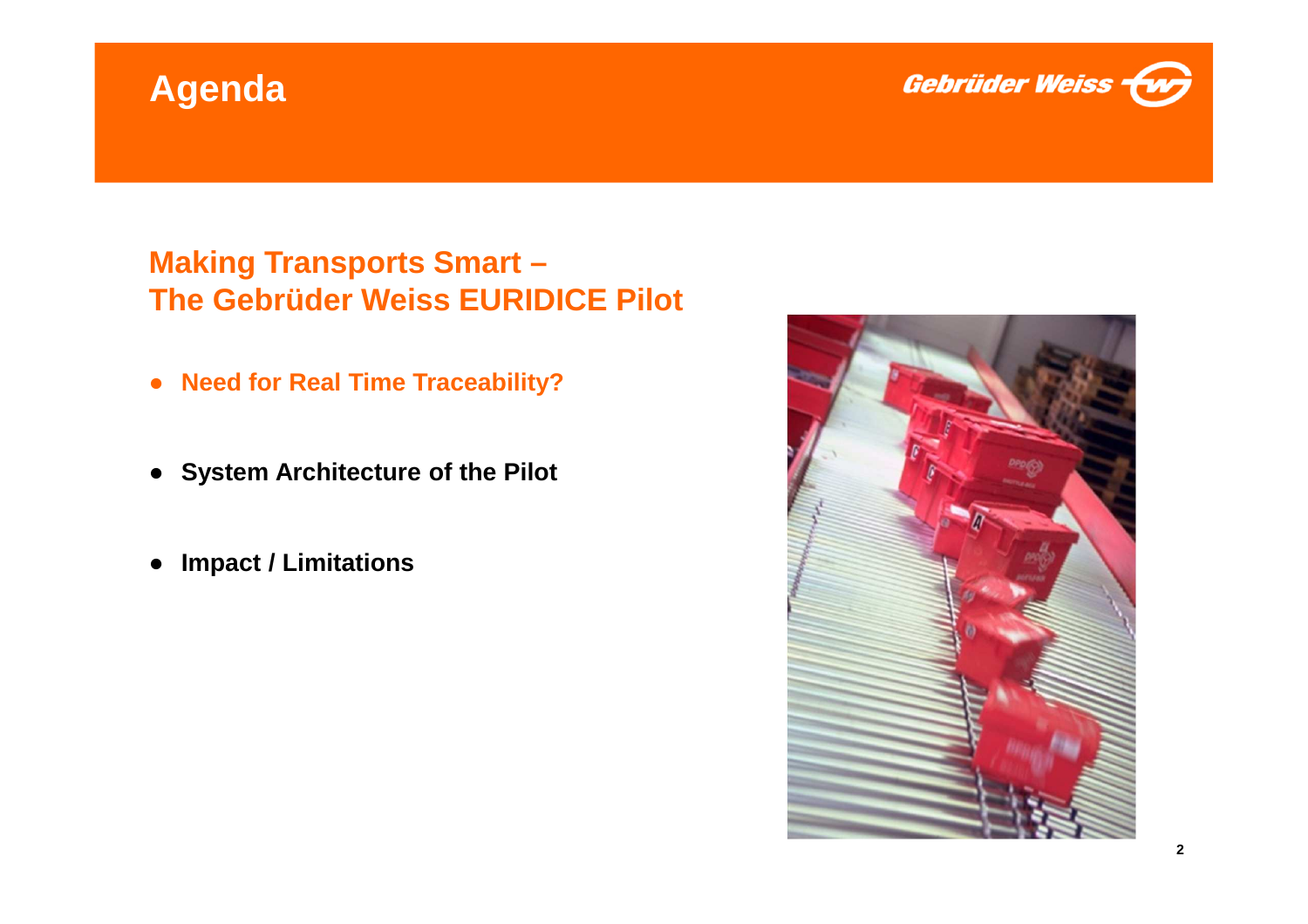

### **How we track goods today…**



The Real World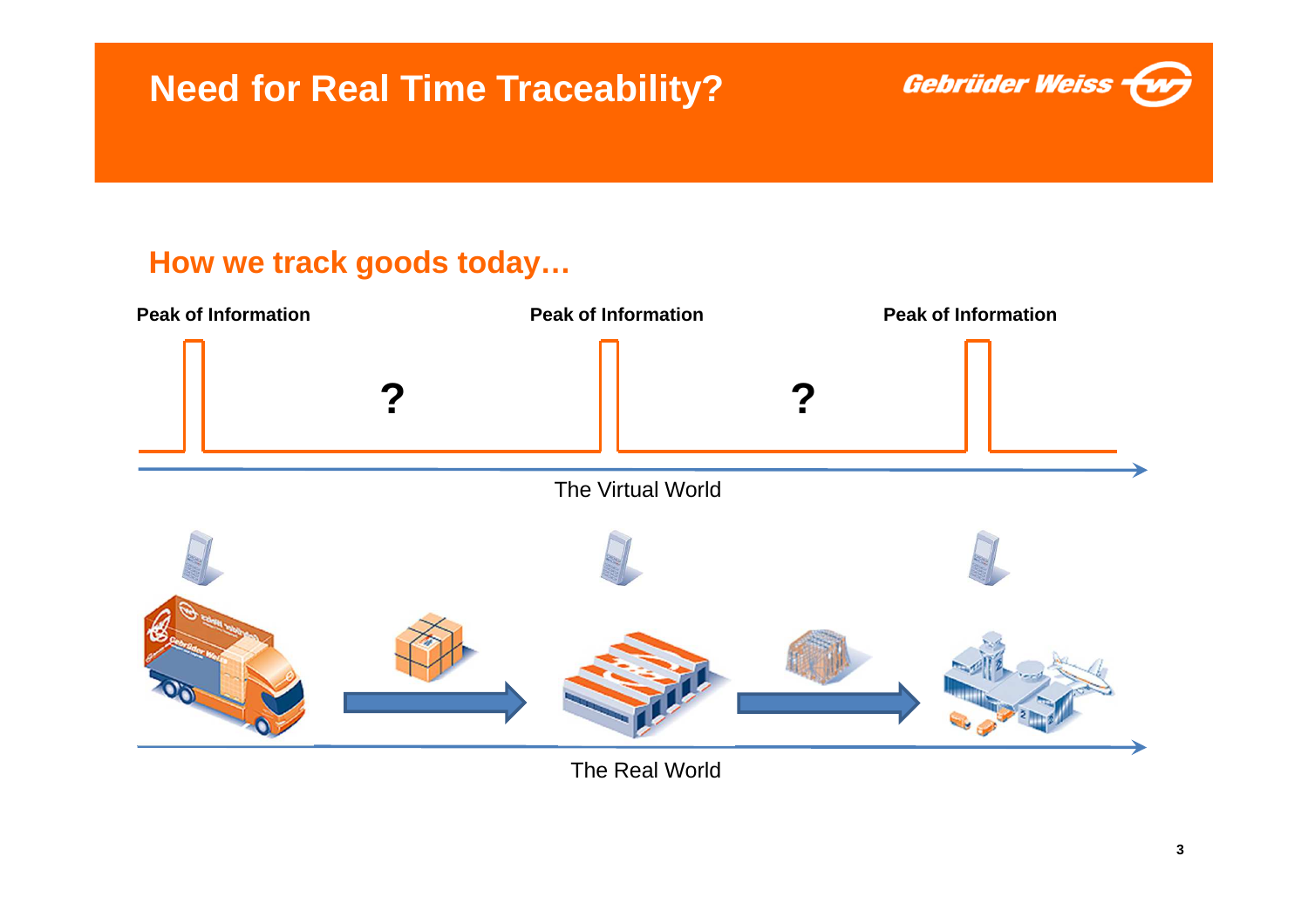

#### **How we track goods today…**



Business processes are not transparent – information is not available in real time.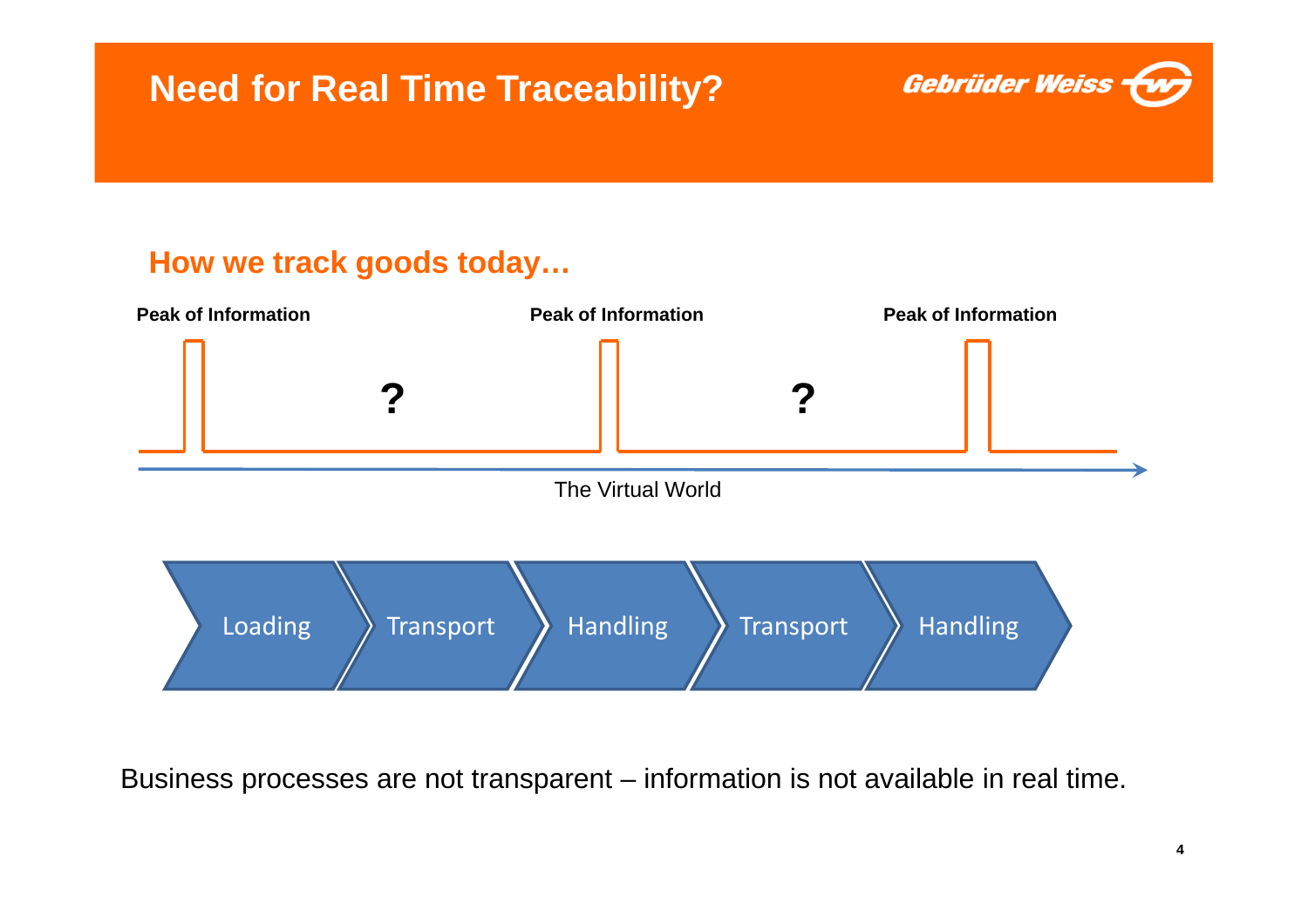# **Need for Real Time Traceability?**



#### **What do we expect from our supply chains?**

- ●**Monitoring and information in real time.**
- ●**Proactive information in case of events/ exceptions.**
- ●**Local intelligence and context awareness of goods.**
- ●**Use of robust, fail-safe technology to track goods.**
- ●**Integration of all stakeholders along supply chain.**
- ●**Standardized protocols for B2B communication.**

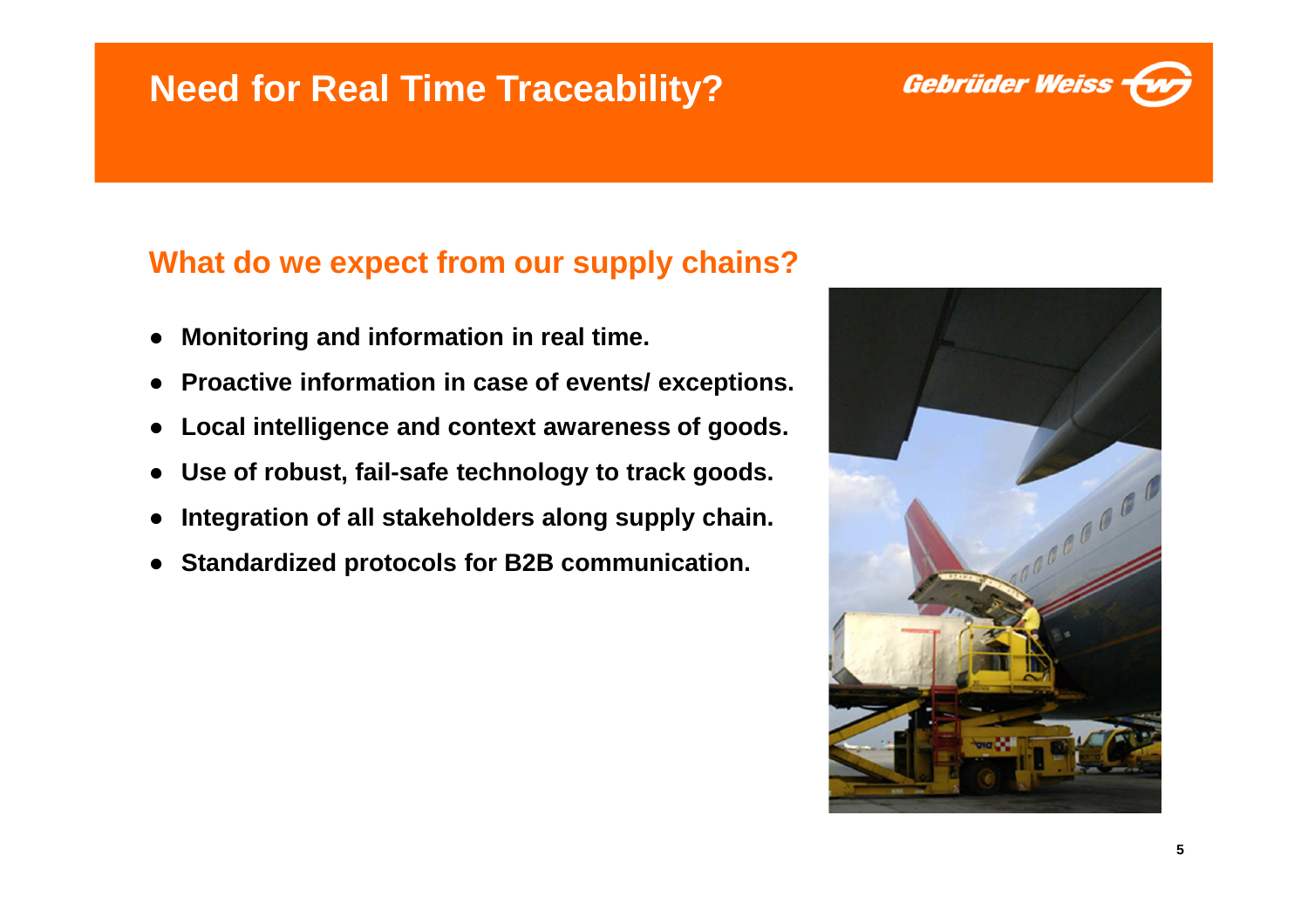



#### **Transparency in Supply Chains Through Real Time Traceability**

- **Need for Real Time Traceability?**
- $\bullet$ **System Architecture of the Pilot**
- $\bullet$ **Impact / Limitations**

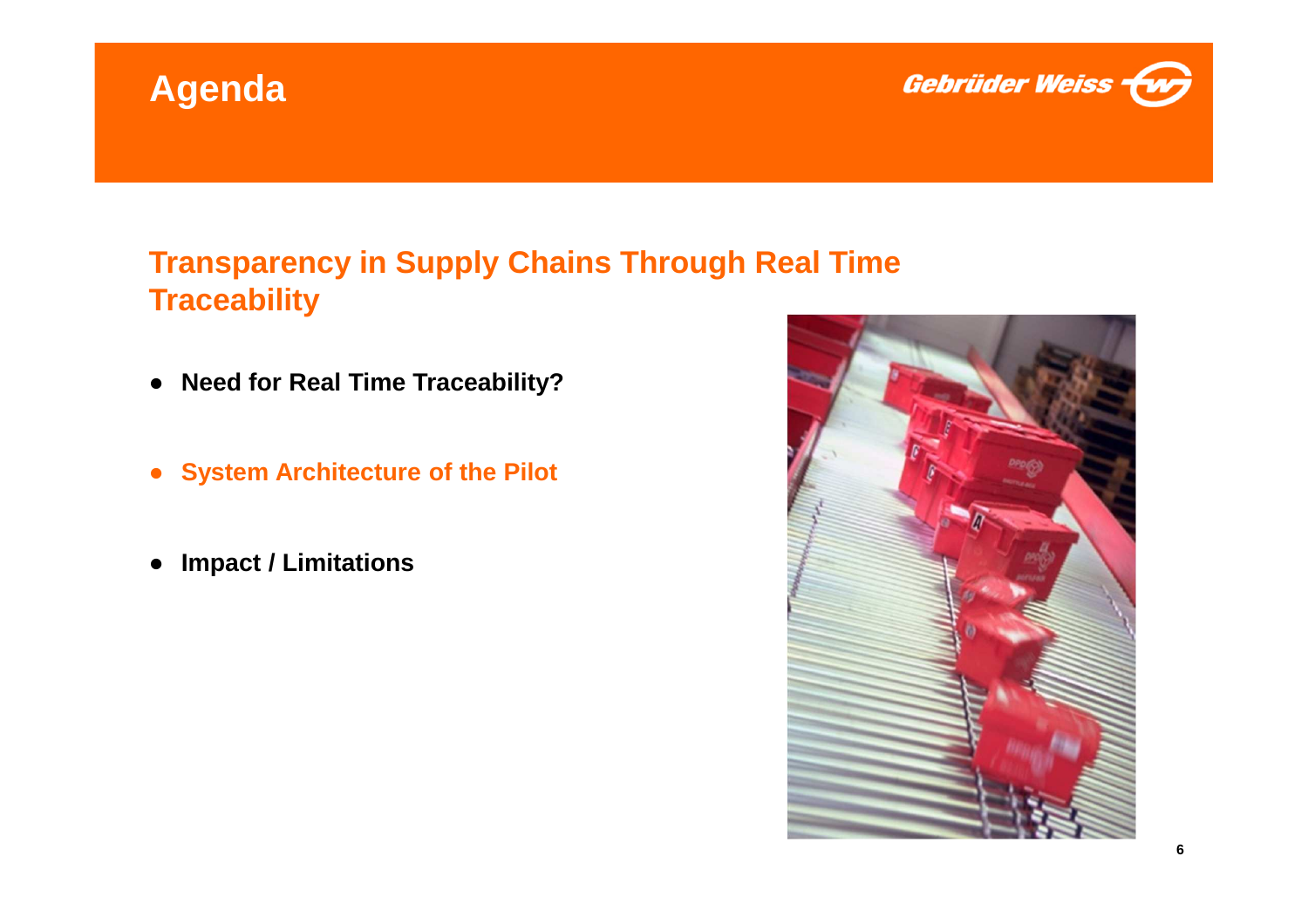# **System Architecture**



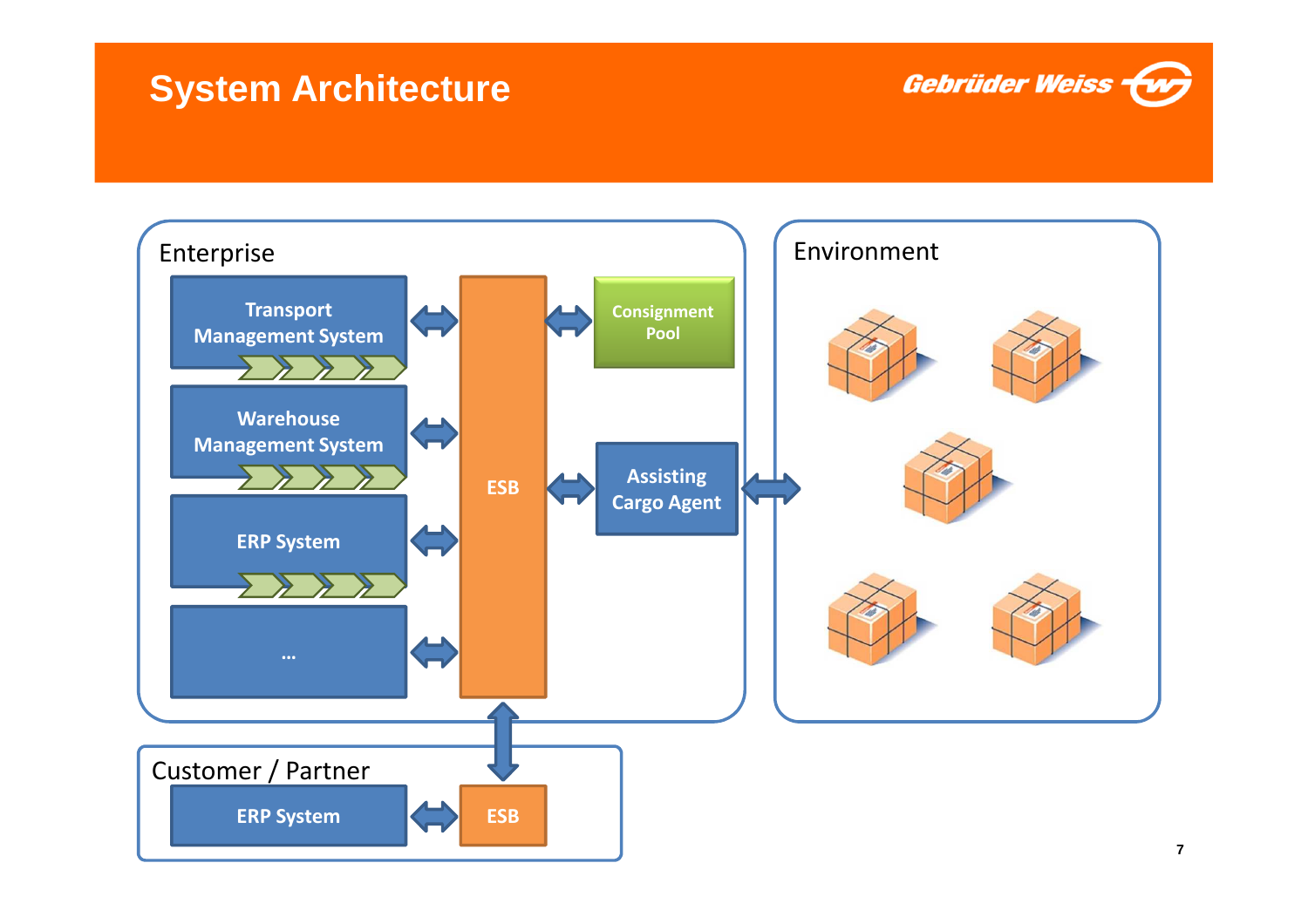# **Future System Architecture**



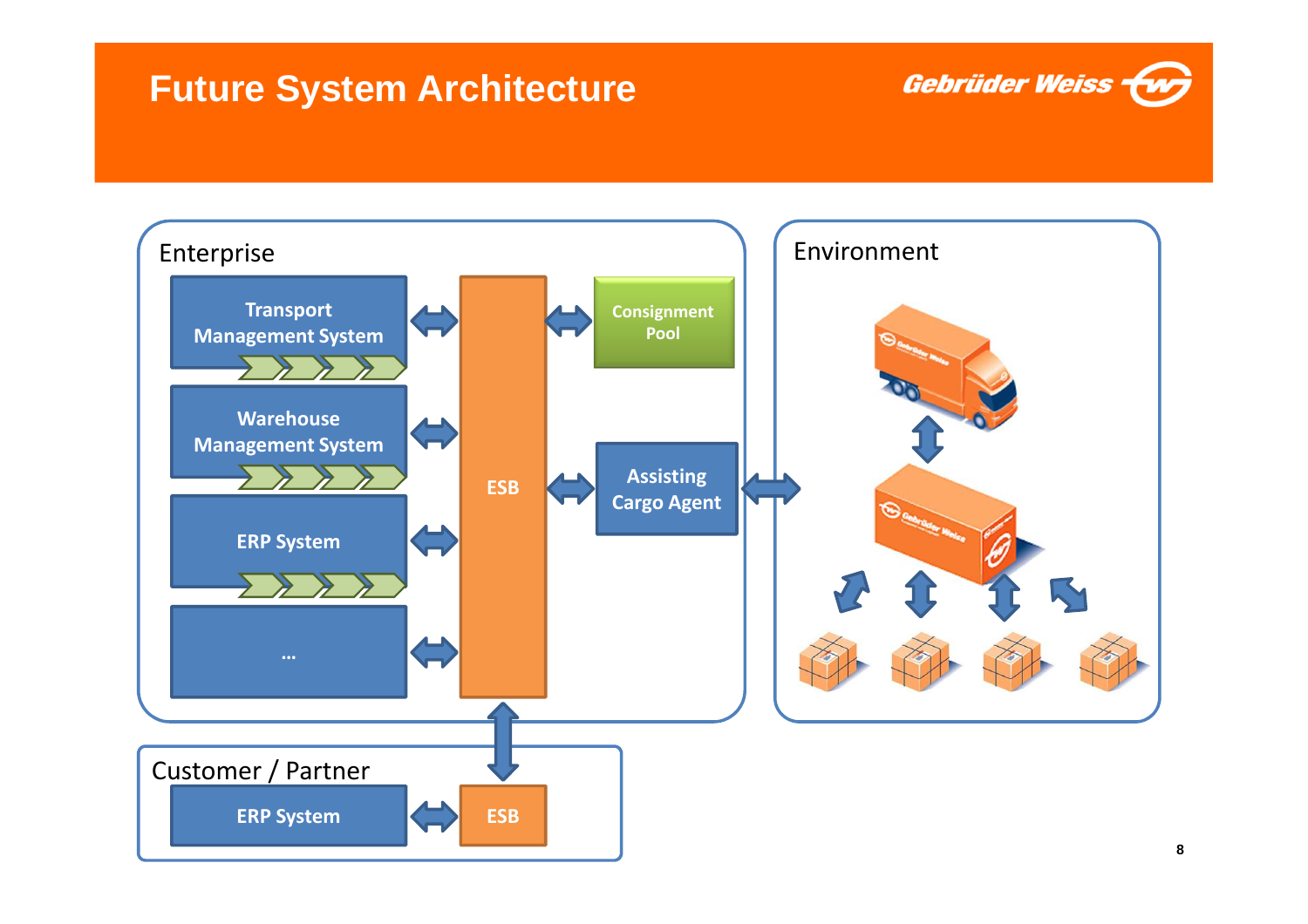# **Supply Chain Monitor –Monitor Consignments**



Hilfe Logout

|                               | SupplyChain <b>Monitor</b>                             |                                                     |                                                                                   |                       | <b>Gebrüder Weiss</b><br>Transport und Looistik |  |     |
|-------------------------------|--------------------------------------------------------|-----------------------------------------------------|-----------------------------------------------------------------------------------|-----------------------|-------------------------------------------------|--|-----|
| $\circledcirc$ Suche          |                                                        |                                                     |                                                                                   | Vorlage  *Testvorlage | $\blacksquare$                                  |  | ⊕目量 |
| Kundengruppe<br>Niederlassung | Pernod Ricard<br>Alle                                  | Filter<br><b>Status</b><br>$\overline{\phantom{0}}$ | kein Filter<br>neu<br>offen<br>operativ<br>erledigt<br>abgeschlossen<br>storniert |                       |                                                 |  |     |
| Datumsart                     | C Auftragsdatum G Leistungsdatum C Zustell-/Abholdatum |                                                     |                                                                                   |                       |                                                 |  |     |
| Datum von<br>$<<$ >>>         | 27.08.2011                                             | Datum bis                                           | 26.09.2011                                                                        |                       |                                                 |  |     |

A erweiterte Suche | Alle | Alle | Alle | Alle | Alle | |

#### 回 Suche

**D** Neue Suche

| Prio | <b>NLA</b> | Auftragsnr. | Kunden-ID    | Kunden-Auftragsnr. | Auftragsdatum | <b>Zustelltermin</b> | <b>Status</b> | <b>T&amp;T Status</b>        | <b>T&amp;T Datum</b>                            |                 |        |                 |   |
|------|------------|-------------|--------------|--------------------|---------------|----------------------|---------------|------------------------------|-------------------------------------------------|-----------------|--------|-----------------|---|
|      | WIE        | 1041494095  | PRMARKWI01   | LS-78801           | 29.08.2011    | 31.08.2011           | abgeschlossen | Komplett verrechnet          | 03.09.2011 00:34<br>$(\vee)$<br>6 <sup>13</sup> | 临               |        | <b>D 听</b>      |   |
|      | WIE        | 1041494103  | PRMARKWI01   | LS-78802           | 29.08.2011    | 31.08.2011           | abgeschlossen | Komplett verrechnet          | 03.09.2011 00:34<br>$(\vee)$                    | <b>Table</b>    |        | 0 『             |   |
|      | <b>WIE</b> | 1041494111  | PRMARKWI01   | LS-78803           | 29.08.2011    | 31.08.2011           | abgeschlossen | Komplett verrechnet          | 03.09.2011 00:34<br>$(\vee)$                    | Юã              |        | <b>D 『</b>      |   |
|      | WIE        | 1041494129  | PRMARKWI01   | LS-78804           | 29.08.2011    | 29.08.2011           | abgeschlossen | Komplett verrechnet          | 03.09.2011 00:34<br>$(\vee)$<br>69              | 临海              |        | 0 『             |   |
|      | WIE        | 1041494137  | PRMARKWI01   | LS-78805           | 29.08.2011    | 31.08.2011           | abgeschlossen | Komplett verrechnet          | 03.09.2011 00:34<br>$(\vee)$<br>E <sup>U</sup>  | 临               |        | 0 听             |   |
|      | <b>WIE</b> | 1041494145  | PRMARKW101   | LS-78806           | 29.08.2011    | 31.08.2011           | abgeschlossen | Komplett verrechnet          | 03.09.2011 00:34<br>$(\vee)$<br>E LE            | <b>Taris</b>    |        | $O$ if          |   |
|      | <b>WIE</b> | 1041516673  | PRMARKWI01   | LS-78807           | 29.08.2011    | 31.08.2011           | abgeschlossen | Komplett verrechnet          | 03.09.2011 00:34<br>(4)                         | <b>I design</b> |        | <b>D 了</b>      |   |
|      | WIE        | 1041516681  | PRMARKWI01   | LS-78808           | 29.08.2011    | 31.08.2011           | abgeschlossen | Komplett verrechnet          | 03.09.2011 00:34<br>$(\vee)$                    | 临               |        | <b>D 行</b>      |   |
|      | WIE        | 1041516699  | PRMARKWI01   | LS-78809           | 29.08.2011    | 31.08.2011           | abgeschlossen | Komplett verrechnet          | 03.09.2011 00:34<br>$(\vee)$<br>E <sup>U</sup>  | 鬧               | $\sim$ | 0 听             |   |
|      | WIE        | 1041516707  | PRMARKWI01   | LS-78810           | 29.08.2011    | 31.08.2011           | abgeschlossen | Komplett verrechnet          | 03.09.2011 00:34<br>$(\vee)$<br>60              | 隨               |        | 0 if            |   |
|      | WIE        | 1041516715  | PRMARKW101   | LS-78811           | 29.08.2011    | 31.08.2011           | abgeschlossen | Komplett verrechnet          | 03.09.2011 00:34<br>$(\vee)$<br>E <sub>3</sub>  | m               |        | 0 听             |   |
|      | <b>WIE</b> | 1041516723  | PRMARKW101   | LS-78812           | 29.08.2011    | 02.09.2011           | erledigt      | Sendung auf Hauptlauf        | 05.09.2011 05:49<br>$(\vee)$<br>6.13            | 临               |        | 0 听             |   |
|      | WIE        | 1041516731  | PRMARKWI01   | LS-78813           | 29.08.2011    | 31.08.2011           | abgeschlossen | Komplett verrechnet          | 03.09.2011 00:34<br>$(\vee)$                    | <b>IMP</b>      |        | $\Omega$        | m |
|      | WIE        | 1041516749  | PRMARKW101   | LS-78814           | 29.08.2011    | 31.08.2011           | abgeschlossen | Komplett verrechnet          | 03.09.2011 00:34<br>$(\vee)$                    |                 |        | $\mathbf{G}$    | 们 |
|      | 10H        | ADAAFACTEC  | DOMADI/14804 | 1070045            | 00.00.0044    | 34.00.0044           | .             | $1/$ cased state corresponds | $\sqrt{2}$<br>02.00.2014.00.24                  | 图               |        | $\sim$ $\alpha$ |   |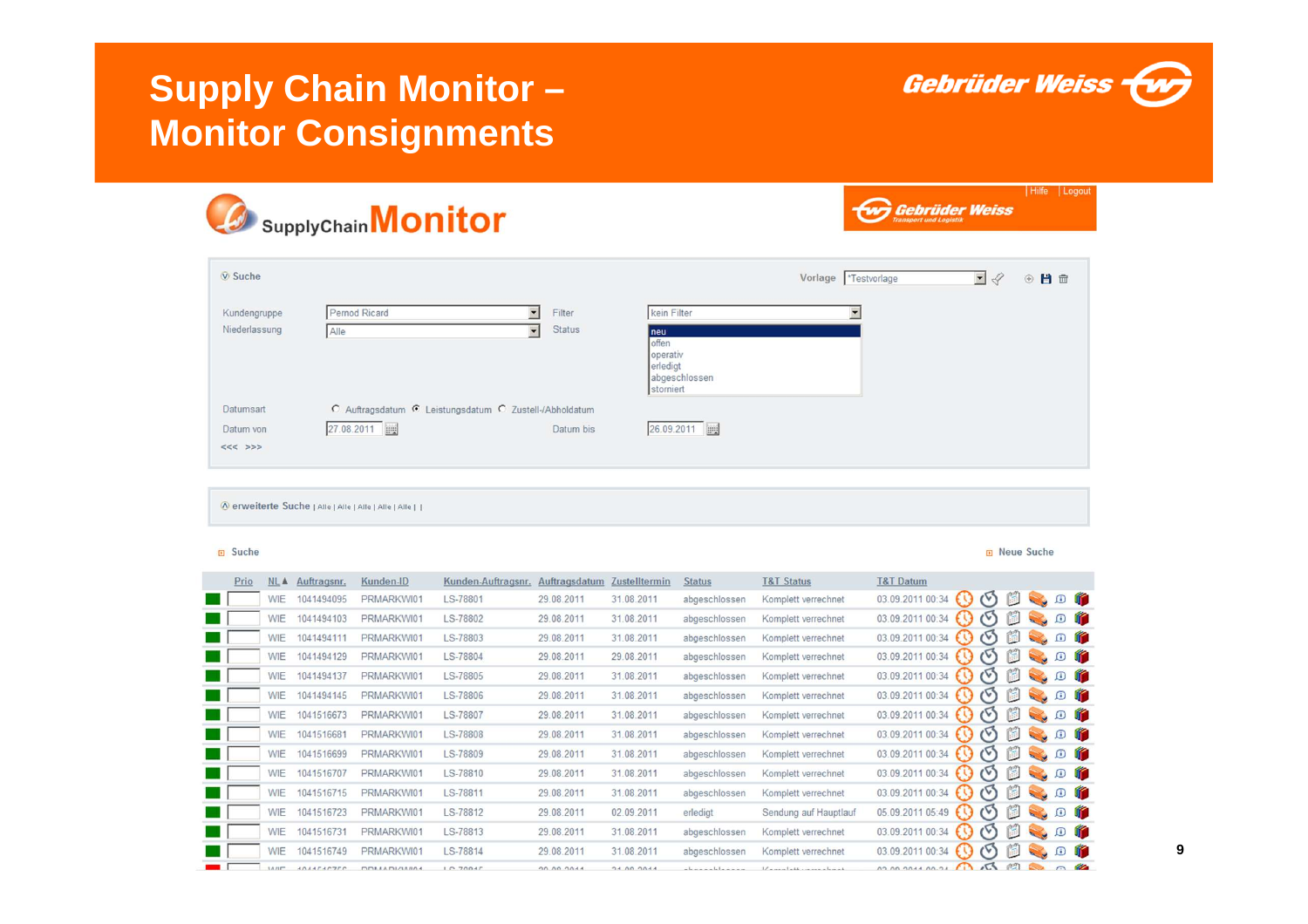



#### **Transparency in Supply Chains Through Real Time Traceability**

- **Need for Real Time Traceability?**
- **System Architecture of the Pilot**
- $\bullet$ **Impact / Limitations**

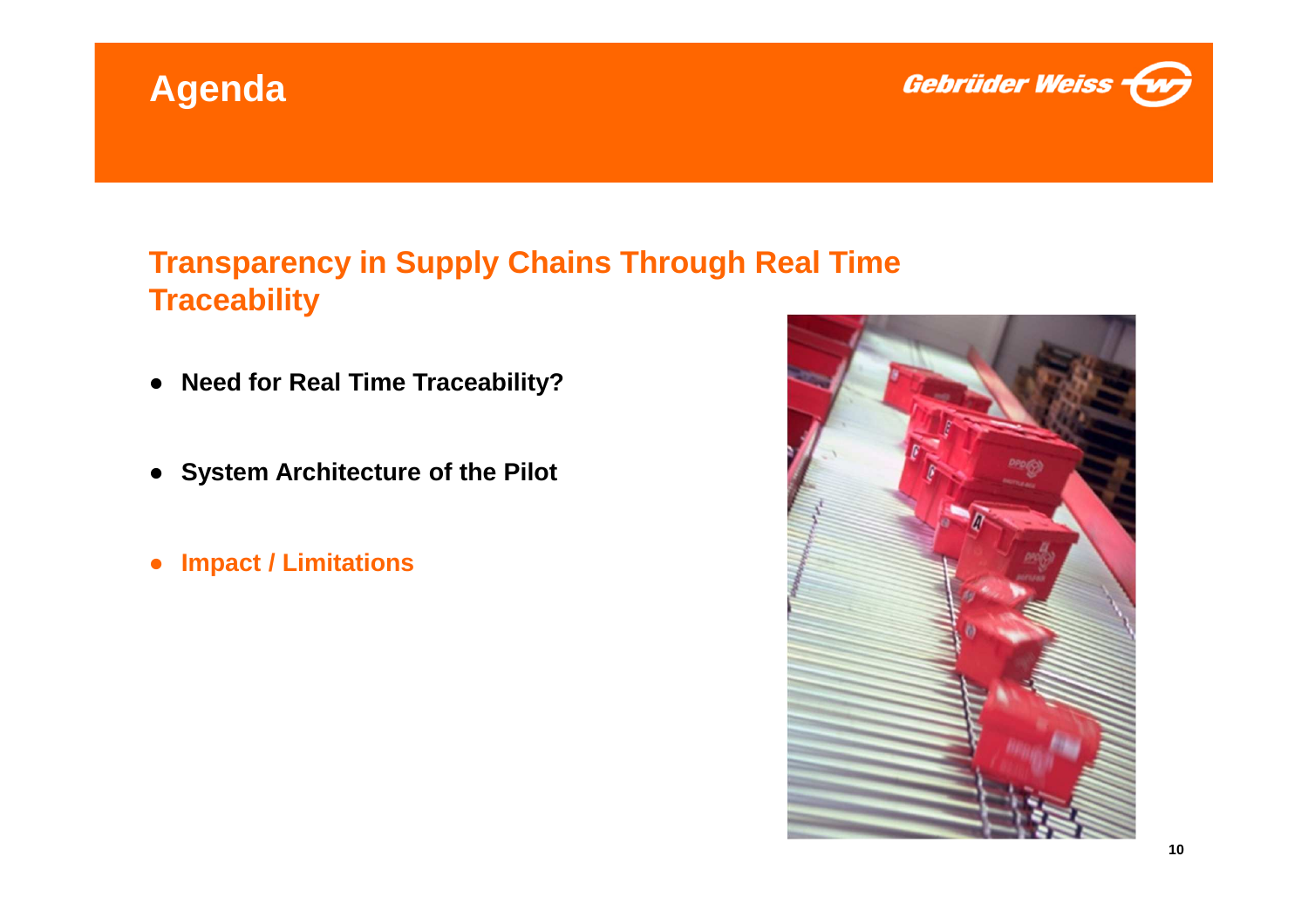# **Impact**



### **Usability of the Platform**

- ● **Users get transparency over the whole supply chain.**
- **All consignments can be easily tracked, the status of every consignment is clearly displayed by a colour indicator.**
- ● **Users can react much faster to deviations in the process (rerouting of the consignment, change of ETA, etc.).**
- ●**Status information is updated in real time.**
- ● **Users get proactive notifications when an unexpected event occurs.**
- **Users can define own monitoring rules – if applicable they can be deployed to a device in the field.**

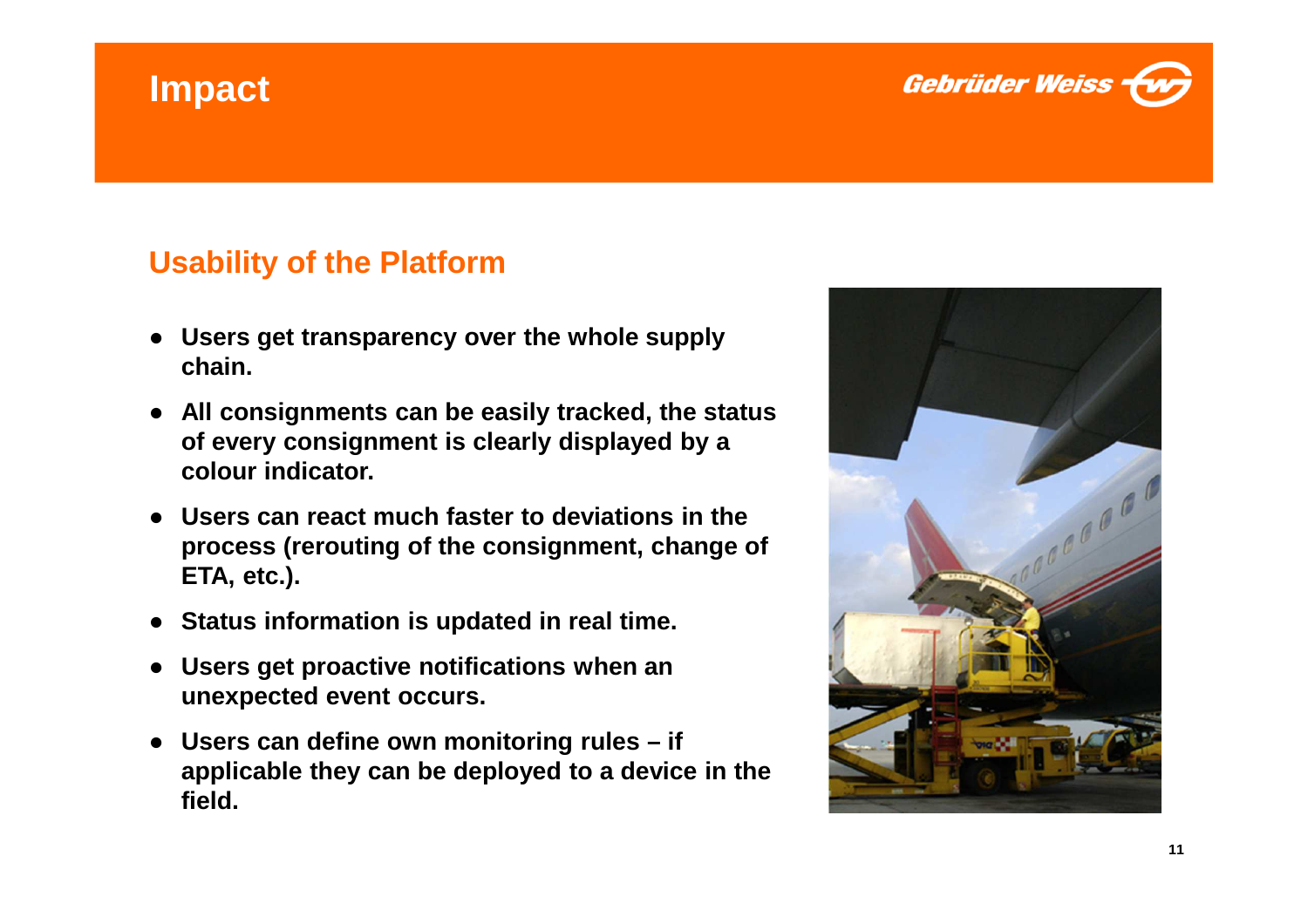# **Impact**



#### **Key Performance Indicators**

**Tests are not finished yet.**

**Preliminary results:**

- **% of mistakes detected during loading / unloading0,88% 0,00%**
- ● **% of correct ETA98,68% 100%**
- **# of box manipulations (process steps) reported** $7 \rightarrow 7$ **<sup>7</sup> Process improvement not a goal for the pilot**

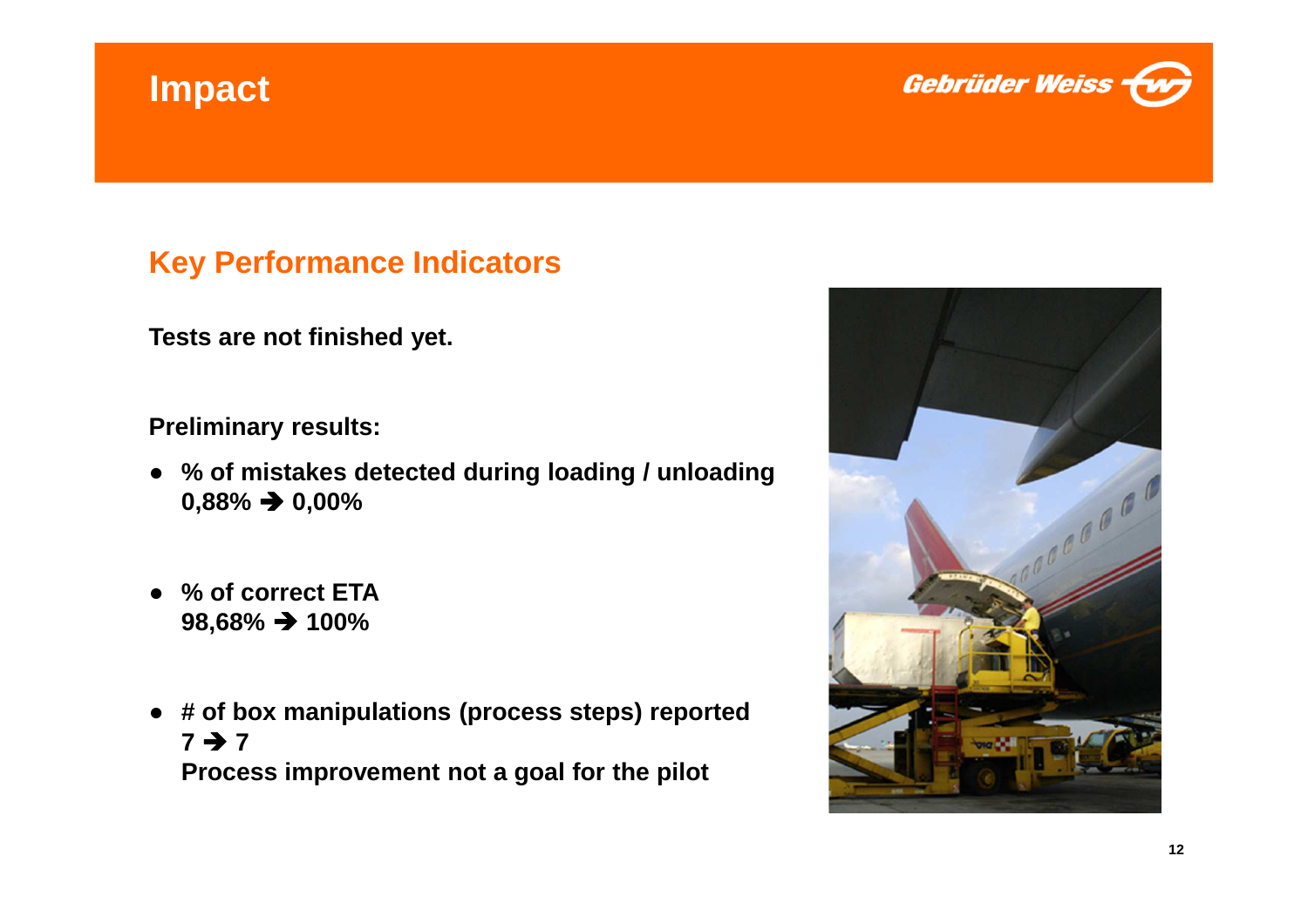# **Limitations**



#### **What are the current limitations?**

- ● **System mainly for niche markets, e.g. high value goods.**
- **Successful pilot implementation, however research is still on-going and further developments are unclear at this time.**
- ● **Available software mainly from research and open source projects – large vendors not present yet.**
- ● **IT- and communication standards are not established at this time – unclear which standards will prevail in the end.**